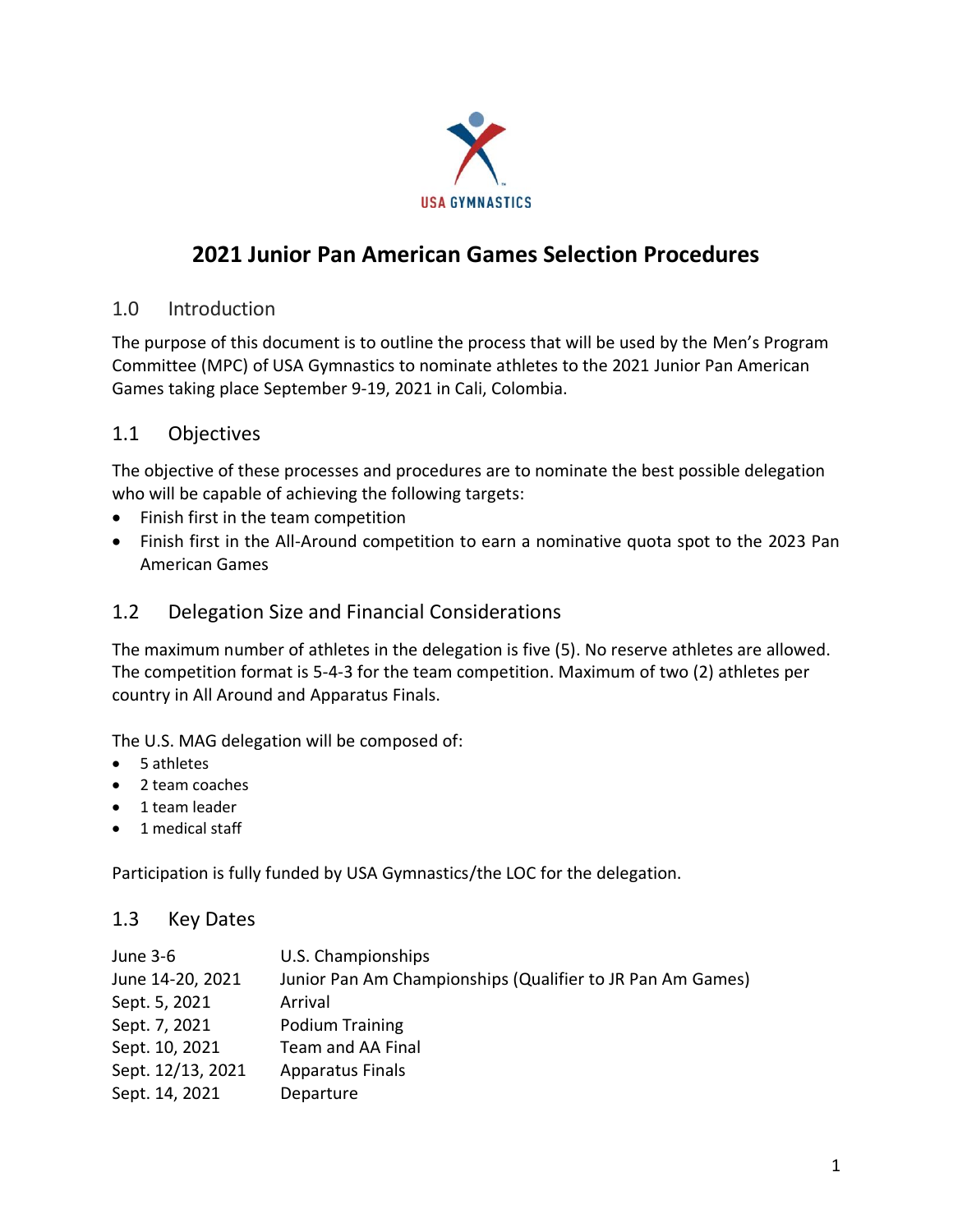# 2.0 Eligibility

Athletes are eligible for selection to the Team provided that:

- they are a national of the United States at the time of selection and hold a valid U.S. passport that will not expire for six months after the conclusion of the Games;
- they are 16-18 years old in 2021 (born between 2003-2005). Note: 18 year-old athletes who choose to participate in these Games will not be eligible to participate in any international event in the Senior category in 2021;
- they are a current National Team athlete and have signed the NT Agreement;
- they hold a valid FIG License that does not expire before the end of the 2021 Junior Pan American Games;
- they are a member in good standing with USA Gymnastics

Note: Any competitor in the Junior Pan American Games must be a national of the country of the National Olympic Committee (NOC) which is entering such competitor. For additional information regarding an athlete who is a national of two or more countries, has changed his or her nationality or acquired a new nationality, refer to the IOC Charter (Rule 42), or the PASO Statutes (Article XXII, Sections 4 and 5).

#### 3.0 Qualification System

Qualification for the 2021 Junior Pan American Games is based on the results of the 2021 Junior Pan American Championship prior to the Games (results of the Qualifying competition).

| No of place<br>per discipline | Place type              | <b>Qualification</b>                                                                                                                                                                                          | No.                  |
|-------------------------------|-------------------------|---------------------------------------------------------------------------------------------------------------------------------------------------------------------------------------------------------------|----------------------|
| 1 - 40                        | NOC with team           | One team from each of the NOCs ranked from 1 to 8 in the<br>Teams results of the Qualifying competition.                                                                                                      | $8 \times 5 =$<br>40 |
| 41 - 50                       | NOC with<br>individuals | Two gymnasts from each of the NOCs ranked 9, 10, 11, 12 and<br>13 in the Teams results of the Qualifying competition.                                                                                         | $5 \times 2 =$<br>10 |
| $ 51 - 56$                    | NOC with<br>individuals | Six gymnasts, maximum one per NOC, best placed in the All<br>Around Individual qualification of the Qualifying competition,<br>from different NOCs to those already qualified through the<br>labove criteria. | $ 6 \times 1 = 6 $   |
| 57                            | with individual         | Organizing NOC 1 gymnast from the host NOC, provided that the NOC has not<br>qualified through the above criteria.                                                                                            | $1 \times 1 = 1$     |
| 57 gymnasts                   |                         |                                                                                                                                                                                                               | <b>20 NOC</b>        |

Places are awarded to National Olympic Committees, not to the gymnasts.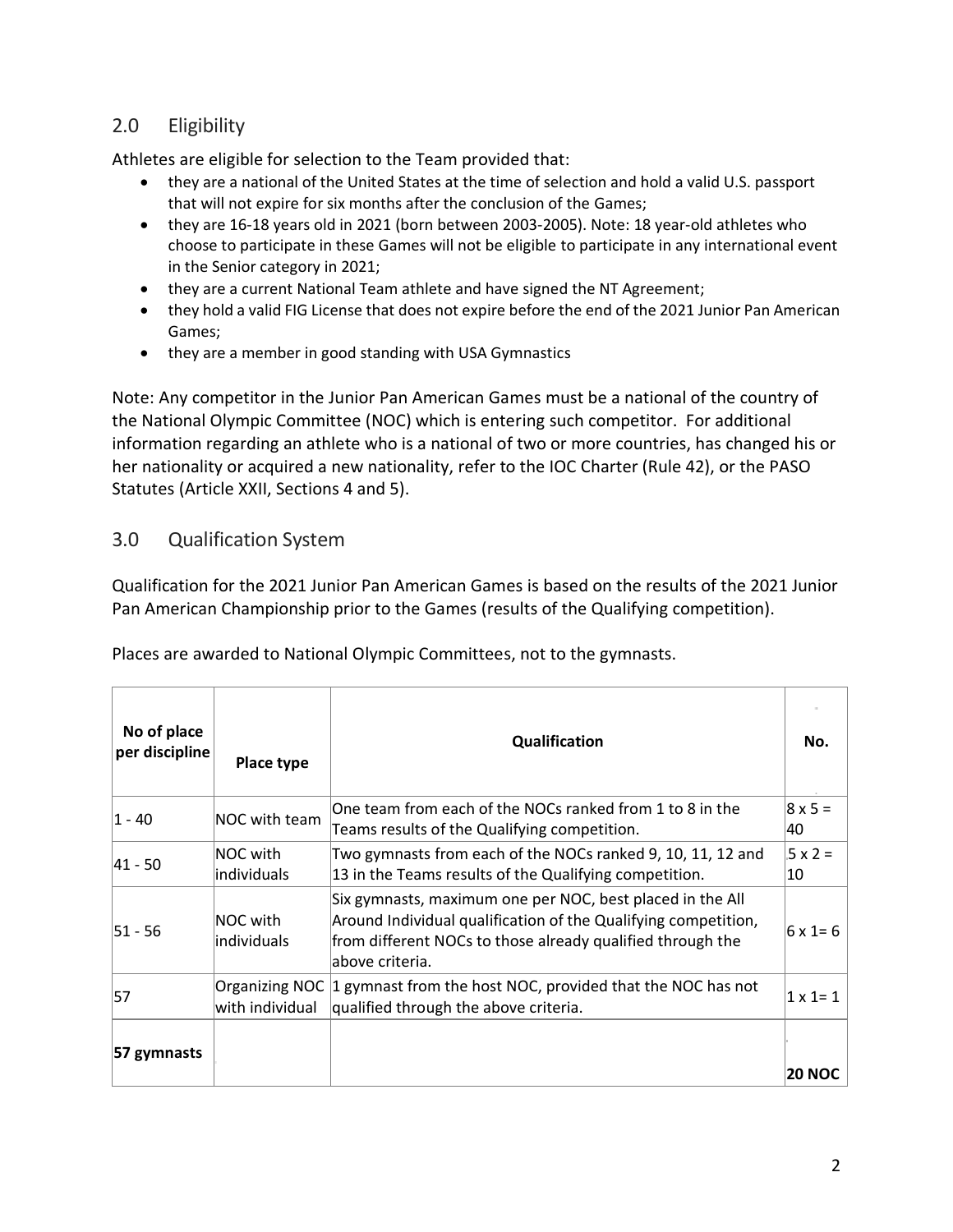In Artistic Gymnastics, the gold medalists in the Individual All Around event of the 2021 Junior Pan American Games will obtain a direct place to the Pan American Games Santiago 2023. In total 1 place for each discipline (2 in total) will be the places that will be awarded in this competition. These places obtained for the Pan American Games Santiago 2023 are nominative, not for the NOC.

## 4.0 Athlete Selection

The five (5) members of the 2021 Junior Pan Am Games team as well as two (2) non-travelling alternate athletes will be named by the Men's Program Committee as follows:

- The top three (3) age eligible junior athletes by AA rank order from combined 2-day final score at 2021 U.S. Championships
- Accepted petitions to the Junior Pan Am Games following the petition procedures in Section 5.0
- The next up to two (2) age eligible junior athletes by rank order from combining AA final results and D scores from both days of competition (Final AA + Day 1 D score + Day 2 D score)
- The two non-traveling reserve athletes will be the next two age eligible junior athletes by AA rank order from combined 2-day final score at 2021 U.S. Championships, not already named to the team

Team members should expect to follow the verification plan laid out and communicated by the Men's Development Program Coordinator following U.S. Championships.

# 4.1 Coach Selection

The MPC will name the two (2) team coaches for the 2021 Junior Pan American Games. All USA Gymnastics Games Staff (coaches, team leaders, medical) must adhere to the following requirements:

- Successfully pass the National Center for Safety Initiatives' (NCSI) background screen in accordance with the current USOPC Games Background Check Policy prior to nomination.
	- o Should a nominee experience any event between the time the background check is conducted and the relevant Games that may change his/her background check status, the nominee must inform USA Gymnastics and/or USOPC.
- Possess a valid passport that does not expire until at least six months after the conclusion of the Games.
- Have the ability to work effectively with the USOPC.
- Have strong administrative, communication and organizational capabilities/skills *(if applicable)*.
- Be responsible for Team's adherence to all rules regarding discipline at the Games *(if applicable)*.
- Fulfill all duties and requirements of the USOPC including attendance at USOPC Games related meetings *(if applicable)*.
- Be available for entire duration of the Games *(if applicable).*
- Have USA Gymnastics approval to make financial decisions regarding the Team *(if applicable)*.
- Possess high level, specific technical and tactical knowledge of the sport *(if applicable).*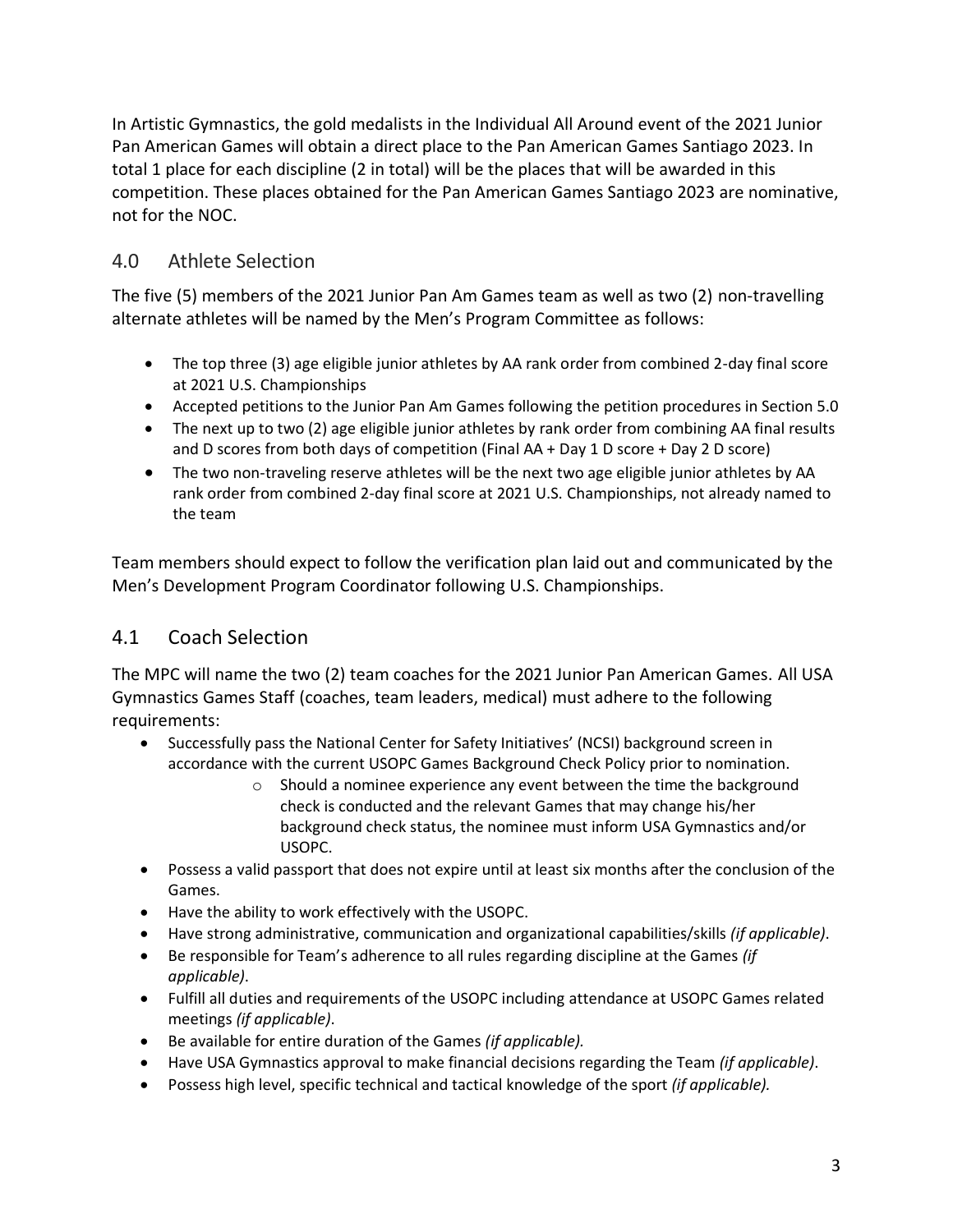- Have thorough knowledge and understanding of the IF rules and regulations governing the sport *(if applicable).*
- Demonstrate ability to establish harmonious relationships with athletes and other Team personnel*.*
- Be in good health and able to withstand the physical rigors of traveling with and working with the Team.
- Be listed on USA Gymnastics' Long List and must have successfully completed all Games Registration requirements by stated deadline.
- Participate in USADA training as required for position *(if applicable).*
- Be a USA Gymnastics' Professional Member in good standing.
- Successfully complete the USOPC's Safe Sport awareness training and education program.

In addition, Coaches must:

- Possess a high level of specific technical and tactical knowledge of the sport.
- Be a current High Performance Leader (HP Director, Program Coordinator or Assistant, National Team coach) or personal coach of an athlete nominated to the 2021 Junior Pan American Games team.
- Meet the following criteria:
	- o Proven team leadership
	- o Ability to communicate to athletes, coaches and judges
	- o Attend all required meetings and training camps

In the event the Coach role is combined with the Team Leader function, that individual must fulfill the Team Leader responsibilities, as applicable.

## 4.2 Determination of athletes' competitive apparatus and start order

The competitive order and strategy will be determined by the team coaches with input from the team athletes. As per FIG regulations, the order of competition on each event shall be submitted no later than 24 hours prior to the competition.

## 5.0 Petition Procedures and Requirements

Petitions onto the 2021 Junior Pan Am Games team may be submitted to the MPC by any eligible current Junior National Team member who is unable to attend 2021 U.S. Championships due to injury, illness, or extenuating circumstance. In order for petitions to be considered they must be submitted prior to the end of the Day 2 Junior session at U.S. Championships, and the following must be included:

- Completed petition form found here: <https://usagym.org/pages/home/pages/forms.html?#mens>
- Documentation from medical staff in the event of injury/illness or documentation from the athlete/coach outlining why the athlete was unable to compete at U.S. Championships in the event of extenuating circumstance
- Letter of recommendation from the athlete's coach, which includes past results or data to support naming the athlete to the Junior Pan Am Games team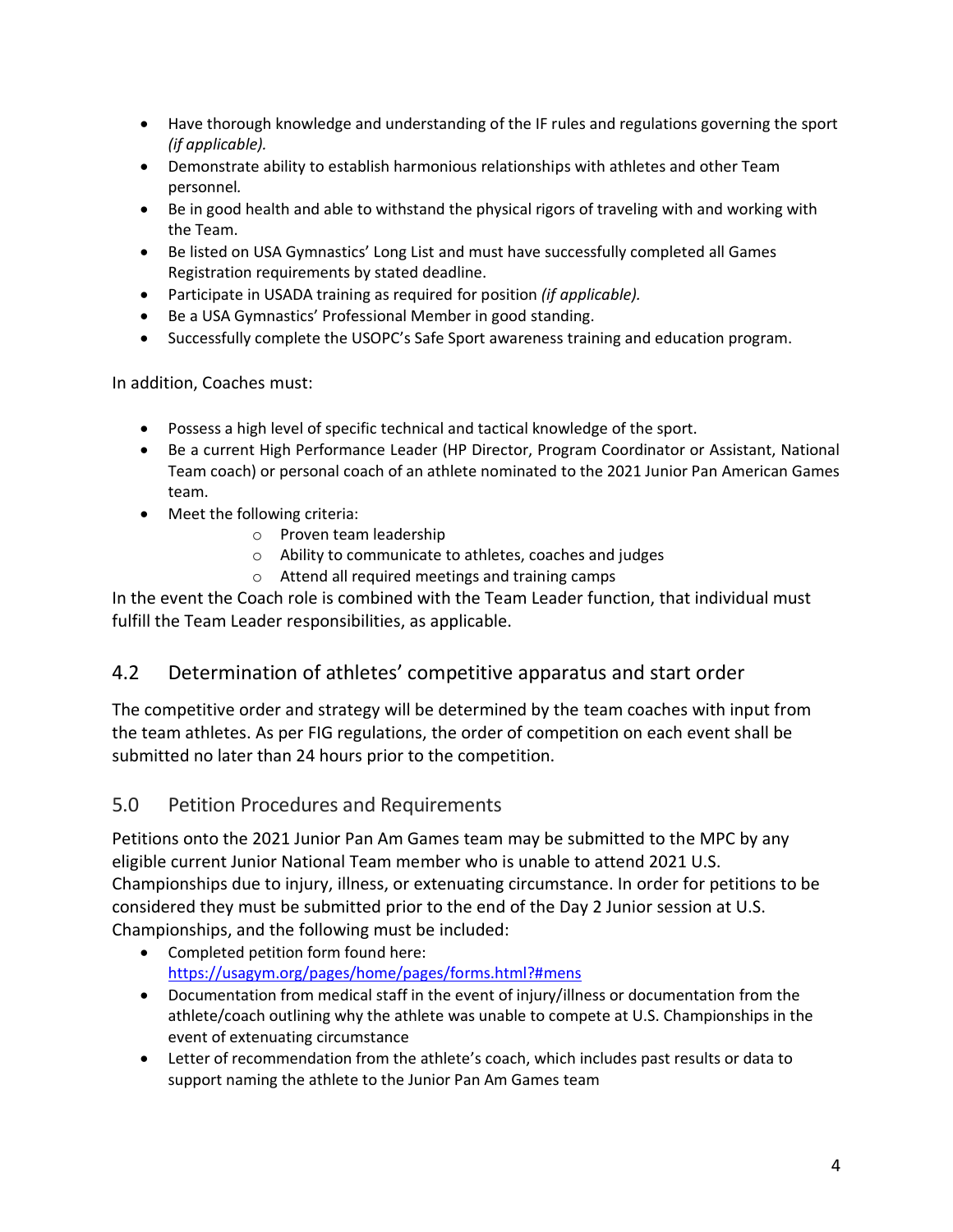The following factors may be reviewed by the MPC when considering submitted petitions:

- D scores, E scores, and overall performance from major domestic and international competitions from 2019-2021 as well as routine videos submitted to the Development Program Coordinator in 2021
- Contributions to the team score potential based off of final scores from major domestic and international competitions from 2019-2021 and routine videos submitted to the Development Program Coordinator in 2021.

## 6.0 Removal of Athletes and Staff

USA Gymnastics has jurisdiction over potential nominees. An athlete or staff member who is to be nominated to the Team by USA Gymnastics may be removed as a nominee for any of the following reasons, as determined by USA Gymnastics:

- Voluntary withdrawal. Team member must submit a written letter to the Vice President of Men's Program of USA Gymnastics.
- Injury or illness as certified by a member of the USAG medical staff
- Violation of Men's Program National Team Agreement
- Inability to perform the duties required (staff)
- Violation of USA Gymnastics Safe Sport Policy: <https://www.usagym.org/pages/education/safesport/policy.html>

An athlete may be removed as a nominee to the Team or from the Team for an adjudicated violation of IOC, PASO, IPC, WADA, FIG, USADA and/or USOC anti-doping protocol, policies and procedures, as applicable.

Once the Games Staff nomination(s) is accepted by the USOPC, the USOPC has jurisdiction over the Games Staff, at which time, in addition to any applicable USA Gymnastics Code of Conduct, the USOPC's Games Forms apply. The USOPC's Games Forms are available as part of Games Registration prior to the respective Games.

A team member who is removed from the Team pursuant to this provision has the right to a hearing per USA Gymnastics' grievance process and the USOPC's Bylaws, Section 9.

## 7.0 Athlete Replacement

Following the athlete selection, the following conditions must be met up until the deadline for official submission of the Pan Am Games starting order:

- the athlete is still eligible; and
- the athlete is healthy and able to compete as verified by a member of the USAG medical team, and
- the athlete is performing at the level that warranted their nomination to the team

If based on the above, an athlete cannot participate in a competition due to injury or other unforeseen circumstance then the Men's Development Program Coordinator, in consultation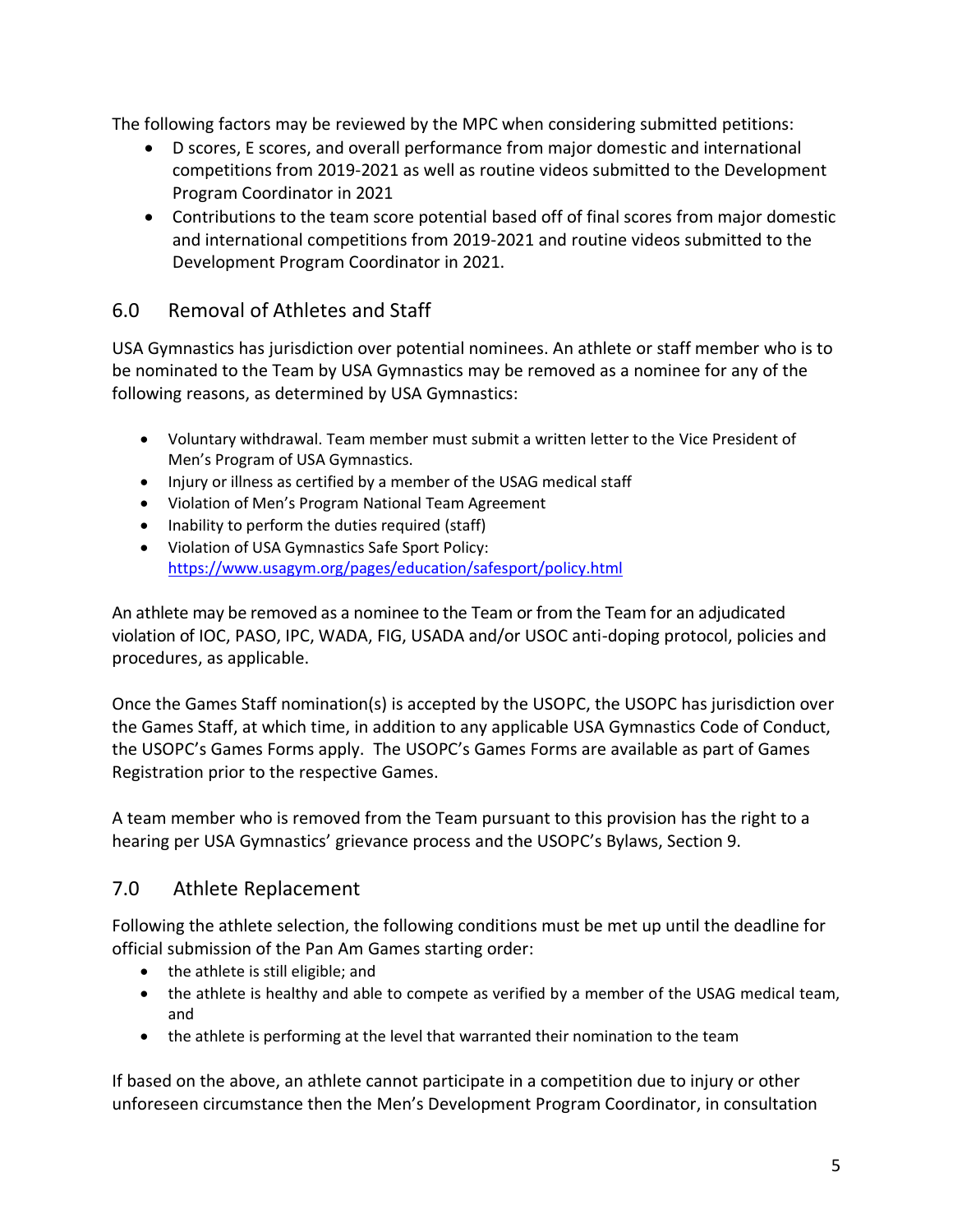with the team coach(es), the personal coaches, the USAG medical staff, and the Men's Program Vice President, will determine if a substitute or reserve member of the team should replace that athlete. If time permits, and it is deemed to be beneficial for the team a change will be made to the official coaching staff for the team.

# 7.1 Coach Replacement

In the event that the Nominated Games Staff member is unable to perform the duties of the position(s) for injury, illness, Code of Conduct violation or any other unforeseen circumstances that would result in the need to replace him/her, the replacement candidate must meet all of the applicable criteria listed Section 4.1 above.

#### 8.0 Anti-Doping Requirements

Athletes must adhere to all IOC, PASO, WADA, FIG, USADA and USOC anti-doping protocols, policies and procedures, as applicable. This includes participation in Out-of-Competition Testing as required by the IOC, PASO, WADA, FIG, USADA and USOC Rules, as applicable.

## 9.0 Announcement of Selection of Athletes and Coaches

The official announcement of team selection is the responsibility of USA Gymnastics. All internal verbal or written communication to athletes, coaches, or member associations regarding team selection is considered an "*unofficial notice*" and is NOT for public distribution. Official notice of team selection occurs when USAG provides a formal public "release" announcing the team selection, or when USAG partners with a multi-sport organization to formally announce a team.

## 10.0 NGB/HPMO Bylaws and Grievance Procedures

USA Gymnastics Bylaws and Grievance Procedures can be found at: <https://usagym.org/PDFs/About%20USA%20Gymnastics/Governance/usag-bylaws.pdf>

## 11.0 International Disclaimer

These procedures are based on IOC, PASO, as applicable, and/or FIG rules and regulations as presently known and understood. Any change in the selection procedures caused by a change in IOC, PASO, as applicable, and/or FIG rules and regulations will be distributed to the affected athletes immediately. The selection criteria are based on the latest information available to USA Gymnastics. However, the selections are always subject to unforeseen, intervening circumstances, and realistically may not have accounted for every possible contingency.

If any force of nature, or force majeure, should cause the altercation or cancellation of any of the selection events listed in this document, these selection procedures will be revised by the Men's Program Committee.